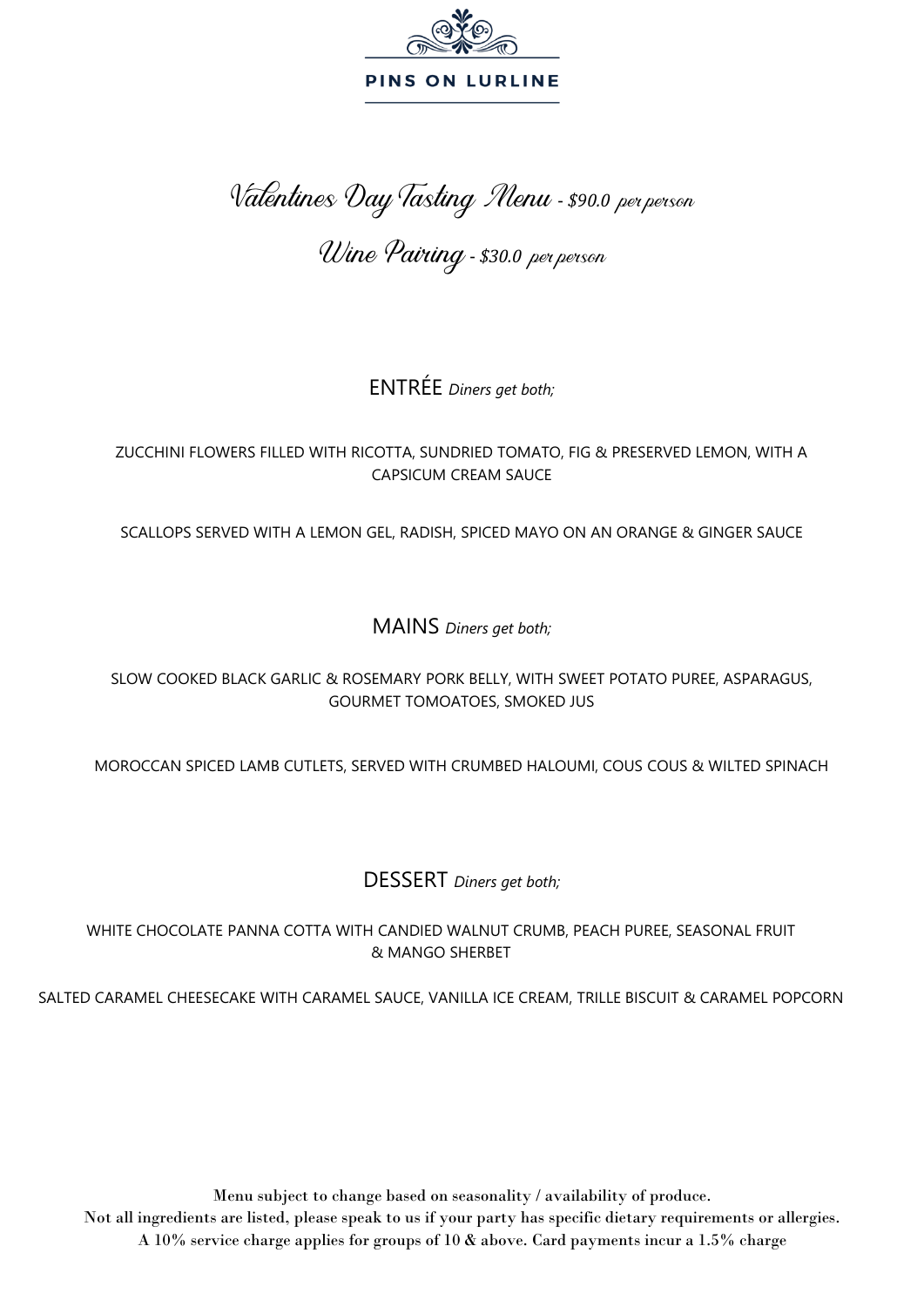

# Valentines Day Vegetarian Tasting Menu - *\$90.0* per person

# Wine Pairing- *\$30.0* per person

## ENTRÉE

#### SOUP OF THE DAY FEATURING SEASONAL PRODUCE AND SERVED WITH FRESH BREAD

ZUCCHINI FLOWERS FILLED WITH RICOTTA, SUNDRIED TOMATO, FIG & PRESERVED LEMON, WITH A CAPSICUM CREAM SAUCE

### MAINS

### VEGETARIAN RISOTTO OF THE DAY FEATURING FRESH SEASONAL PRODUCE

BRAISED MEDITERANEAN CHICK PEAS SERVED WITH SPICED EGGPLANT, SMOKED ALMOND MILK CURDS & GREEK YOGHURT

## DESSERT

#### WHITE CHOCOLATE PANNA COTTA WITH CANDIED WALNUT CRUMB, PEACH PUREE, SEASONAL FRUIT & MANGO SHERBET

#### SALTED CARAMEL CHEESECAKE WITH CARAMEL SAUCE, VANILLA ICE CREAM, TUILLE BISCUIT & CARAMEL POPCORN

Menu subject to change based on seasonality / availability of produce. Not all ingredients are listed, please speak to us if your party has specific dietary requirements or allergies. A 10% service charge applies for groups of 10 & above. Card payments incur a 1.5% charge